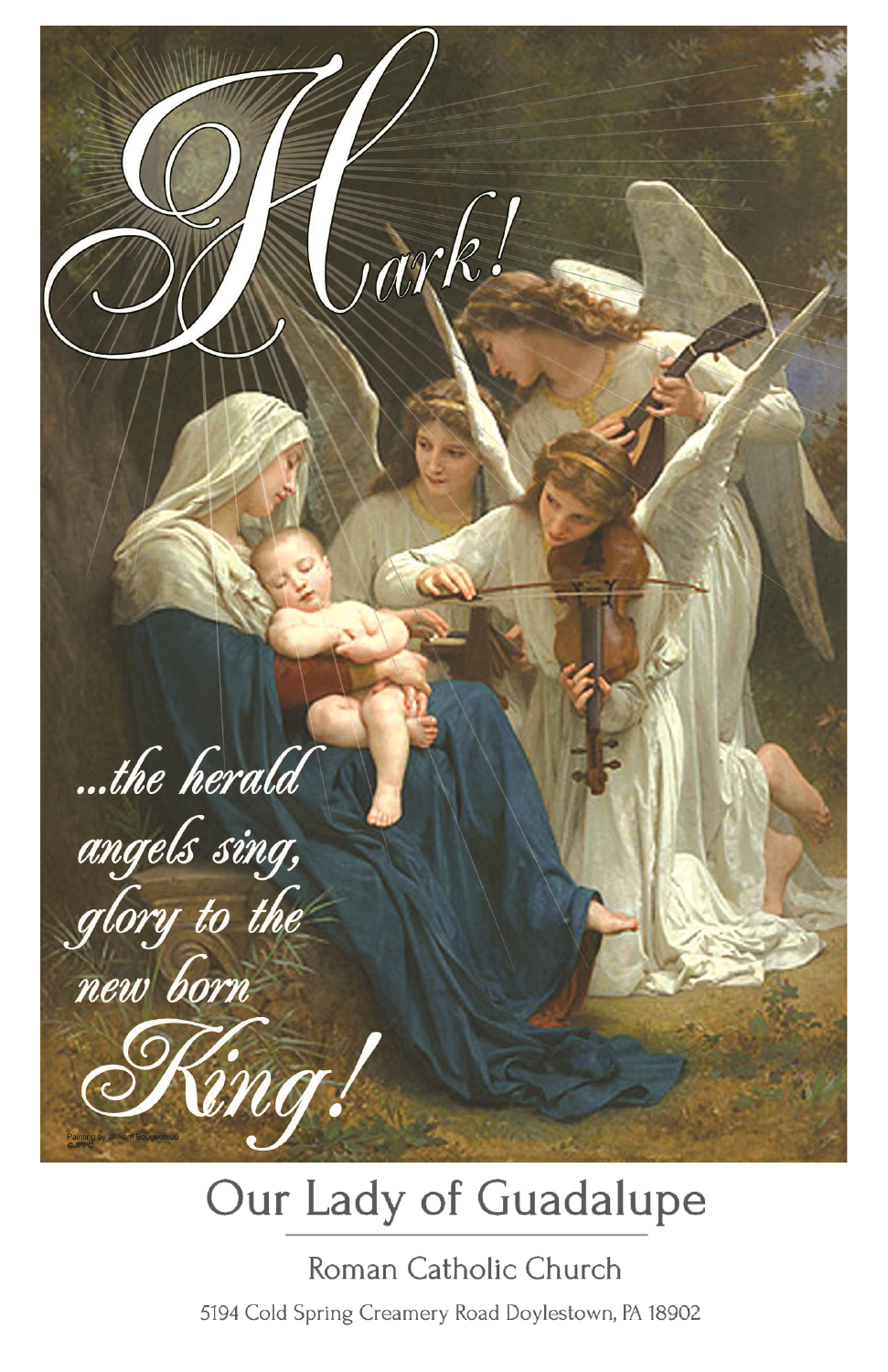## FIND OUT MORE ABOUT OLG

### WWW.OLGUADALUPE.ORG

**PARISH MINISTRIES** - We have more than 40 Parish Ministries that you are welcome to join at any time. Joining a parish ministry is a wonderful way to help others, make new friends and become even more involved at our parish.

**BLESSED SACRAMENT** - Adoration is held each first Friday after the 8 a.m. Mass. Concludes with Benediction at 4 p.m.

**NEW PARISHIONERS** - New parishioners are encouraged to register at the parish office as soon as possible after moving into the parish.

**RELIGIOUS EDUCATION** - Religious instruction for students (1st through 8th grade) takes place on Monday and Tuesday evenings during the school year.

**RECONCILIATION (CONFESSION)** - Confessions are held 1/2 hour before each weekend Mass; until 10 minutes before Mass or anytime by appointment.

**ANNOINTING OF THE SICK** - If you anticipate a procedure or surgery, contact the parish office so arrangements may be made at the church or in your home to receive the Sacraments of the Anointing of the Sick and Holy Communion prior to your hospital visit.

**COMMUNION TO THE HOMEBOUND** - For those unable to attend Sunday Mass due to illness or age, arrangements can be made for Holy Communion every week by an Extraordinary Minister of Holy Communion. You can also be placed on a list for visitation by a parish priest on a regular basis.

**EMERGENCIES** - In case of an emergency, which requires a priest, please contact the parish office at any time. Directions will be given on how to contact a priest. All area hospitals and nursing care facilities have a parish assigned to them and each institution will be able to assist you. Additionally, contact the parish office, so that the priests are aware of the situation and can assist as appropriate.

**SACRAMENT OF MARRIAGE** - Arrangements for the Sacrament of Marriage must be made at least six months prior to your anticipated wedding date.

**BAPTISM OF CHILDREN** - The Sacrament of Baptism is administered twice a month on Sundays after the 11 a.m. Mass. Parents having their first child baptized are required to attend Pre-Jordan Classes.

**RITE OF CHRISTIAN INITIATION (RCIA)** - RCIA prepares adolescents and adults for Baptism and full communion in the Catholic Church.

**HOLY ORDERS** - Do you feel you have a calling to the priesthood or religious life? Please call the parish office to speak to our clergy.

**ANNULMENTS** - Questions about divorce and remarriage? For more information about annulments, please contact the parish office.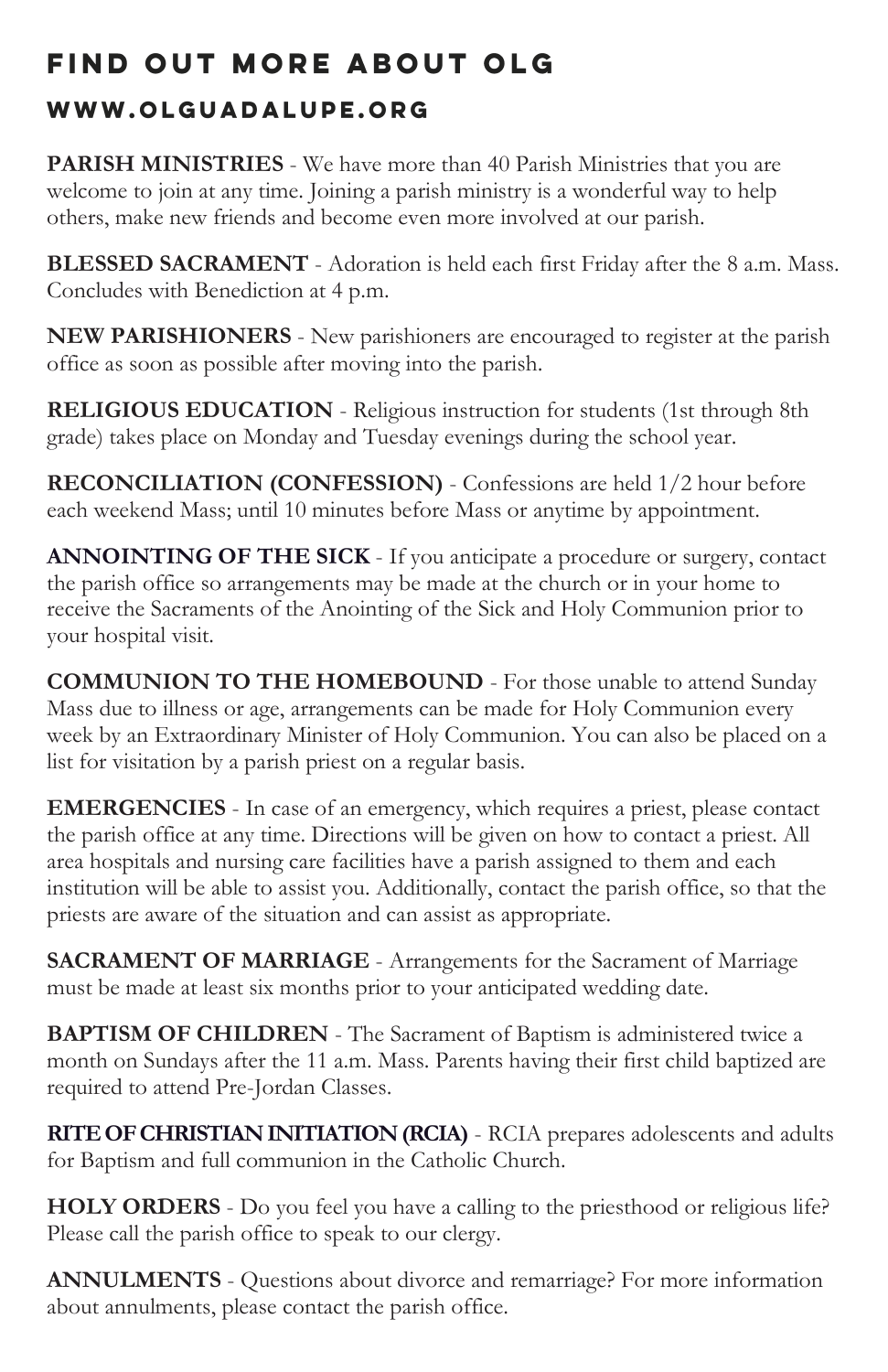## **FORMED**

# We're giving you FORMED!

Learn and enjoy your faith at home and on the go, from any device. Sign up for free at | WWW.OLGUADALUPE.ORG/FORMED

### Watch Award-Winning Programming



#### OUR LADY OF GUADALUPE CHURCH, **PARISH LIFE CENTER & PARISH OFFICES**

Monday through Thursday, Hours: 8:30 a.m. to 4:30 p.m. Friday-Hours: 8:30 a.m. to 12 noon Church closes at 3 p.m.

#### WWW.OLGUADALUPE.ORG

 $267 - 247 - 5374$